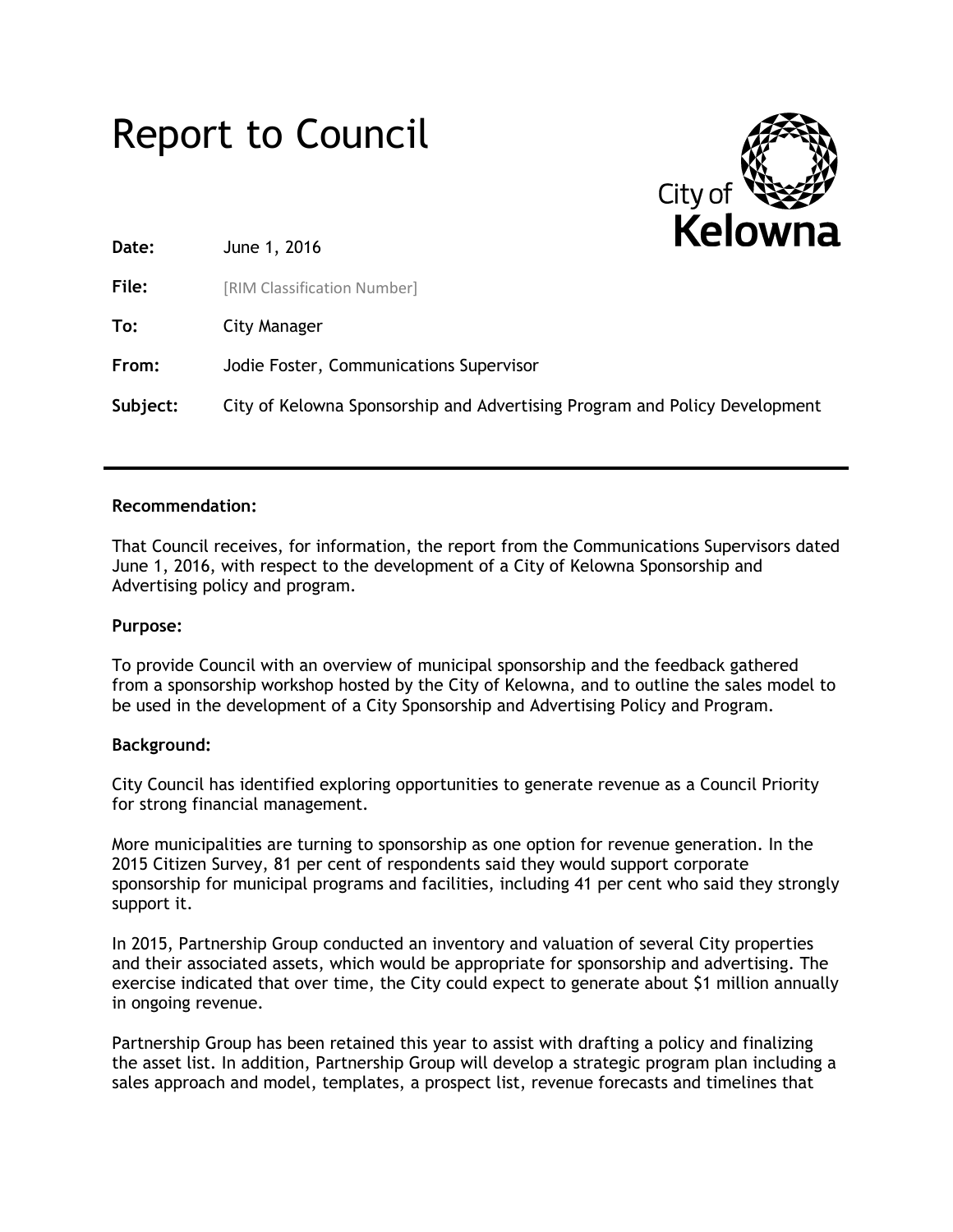would allow the City to launch a formal sponsorship and advertising program. The policy and program will come to Council for consideration later in 2016.

# **Community Workshop:**

If the City formalizes a sponsorship and advertising policy and program, there is the potential for real or perceived impact on other organizations that also undertake philanthropic and sponsorship activity in the community.

Partnership Group advises that this is a commonly noted issue in other municipalities where formalized programs have evolved. One mitigation is to assist local organizations through professional development opportunities to "elevate the sponsorship game" across the community. This has already been a successful strategy in Kelowna through programs like artsVest B.C., which supports cultural organizations by guiding them on how to develop sponsorship relationships and then apply for matching funds.

To determine the needs of non-profits and City partners, staff and the Partnership Group hosted a workshop on May 16. The workshop provided a sponsorship basics learning opportunity, as well as a venue to gather community feedback on the potential for a formalized City of Kelowna Sponsorship and Advertising policy and program.

Invitations went out to over 40 organizations directly by email, as well as a general invitation on the City's social media channels. 26 people from 13 organizations attended (See Appendix A for the list). Feedback was gathered during the workshop and through a questionnaire gathered after the workshop. Three main themes emerged:

- A couple of the organizations expressed some concern that the City entering into a more formal sponsorship program could impact their revenues or limit their ability to conduct their own sponsored events within City facilities
- The organizations found this learning opportunity useful and said they could benefit from future opportunities with topics such as prospect development, writing agreements, valuation of assets, networking with the business community, networking with other like-minded organizations
- Organizations requested continued involvement as the policy and program drafts are developed including specific information on how the City could provide community support going forward

This feedback will be addressed while drafting the Sponsorship and Advertising policy and program.

# **Sponsorship and Advertising Sales Model:**

In order to generate accurate revenue projects, the sponsorship policy and program will need to include a finalized asset list and the operational sales model. The asset list will be finalized for Council consideration and brought forward later this year.

In general, there are three models used to sell sponsorship and advertising assets in most municipalities. These include:

- Using a sales agency or contractor to conduct all sales and manage the program
- Using staff to conduct all sales and manage the program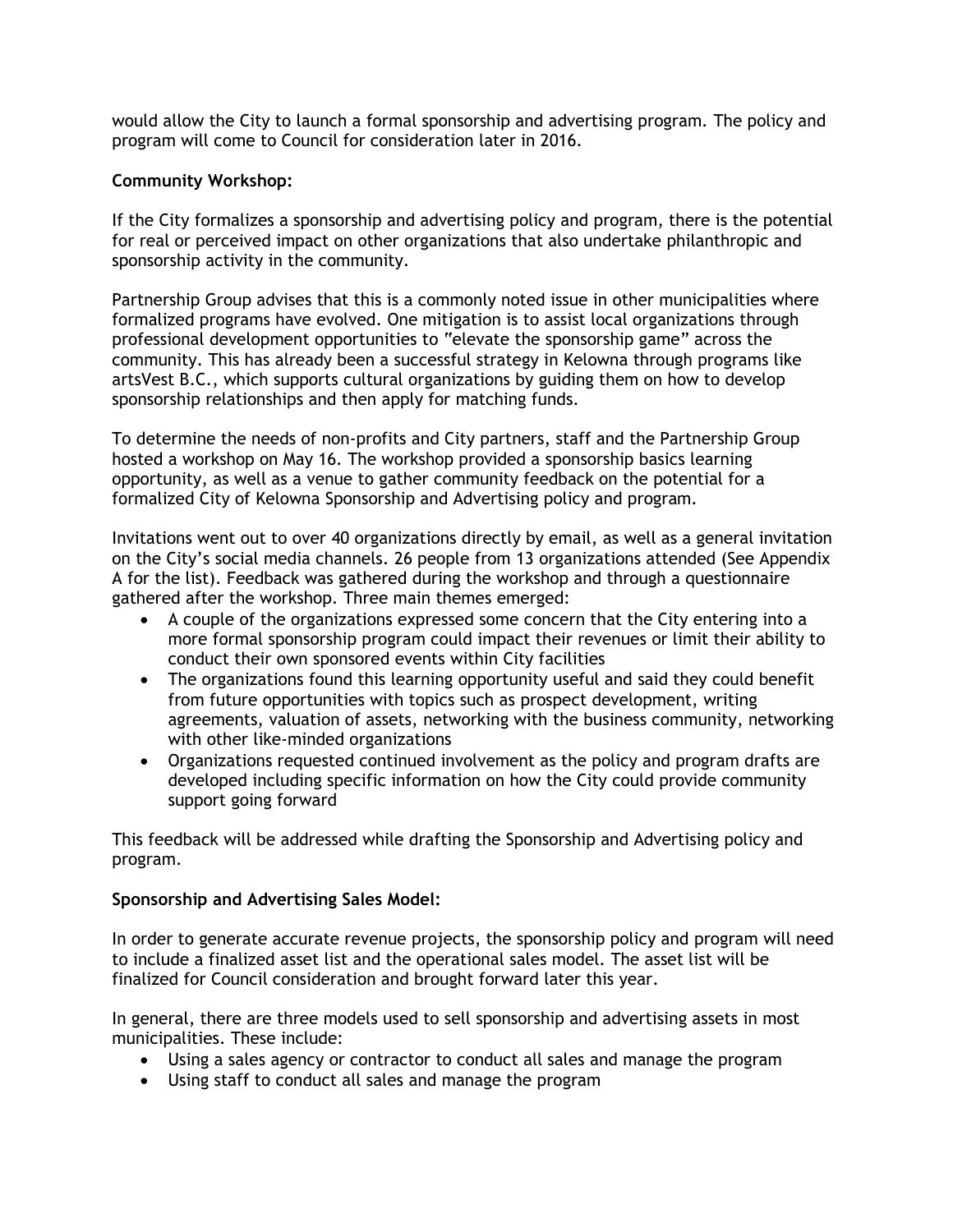Using a hybrid model with a base level of staff to manage the program and a sales agency or contractor for sales and other support

Staff will to use the hybrid model of sales for the development of the policy and business case portion of the program plan for the following reasons:

- Staff consistency allows the City of Kelowna to own sponsor relationships
- Using a hybrid model allows flexibility to build the program over a period of time
- Using a hybrid model allows flexibility to incorporate areas such as the Airport and Regional Services that already have a contractor doing advertising sales on their behalf

## **Next Steps:**

The next steps include the development of a draft Sponsorship and Advertising policy and program for Council consideration later this year.

## **Internal Circulation:**

**Carla Weaden, Communications and Information Services Divisional Director Jim Gabriel, Active Living and Culture Divisional Director**

## **Existing Policy:**

City of Kelowna Civic Community Facilities Naming Policy Number # 343 City of Kelowna Park Naming Policy Number # 251

#### **Financial/Budgetary Considerations:**

There is \$100,000 in the 2016 budget for the sponsorship and advertising project.

#### **Personnel Implications:**

If Council approves the program later this year, a staffing request would be submitted for Council consideration as part of the 2017 budget. It is expected that staffing costs would be off-set by program revenue over time.

**Considerations not applicable to this report: Legal/Statutory Authority: Legal/Statutory Procedural Requirements: External Agency/Public Comments: Communications Comments: Alternate Recommendation:**

Submitted by: J. Foster, Communications Supervisor

**Approved for inclusion:**



cc:

**Carla Weaden, Communications and Information Services Divisional Director Jim Gabriel, Active Living and Culture Divisional Director**